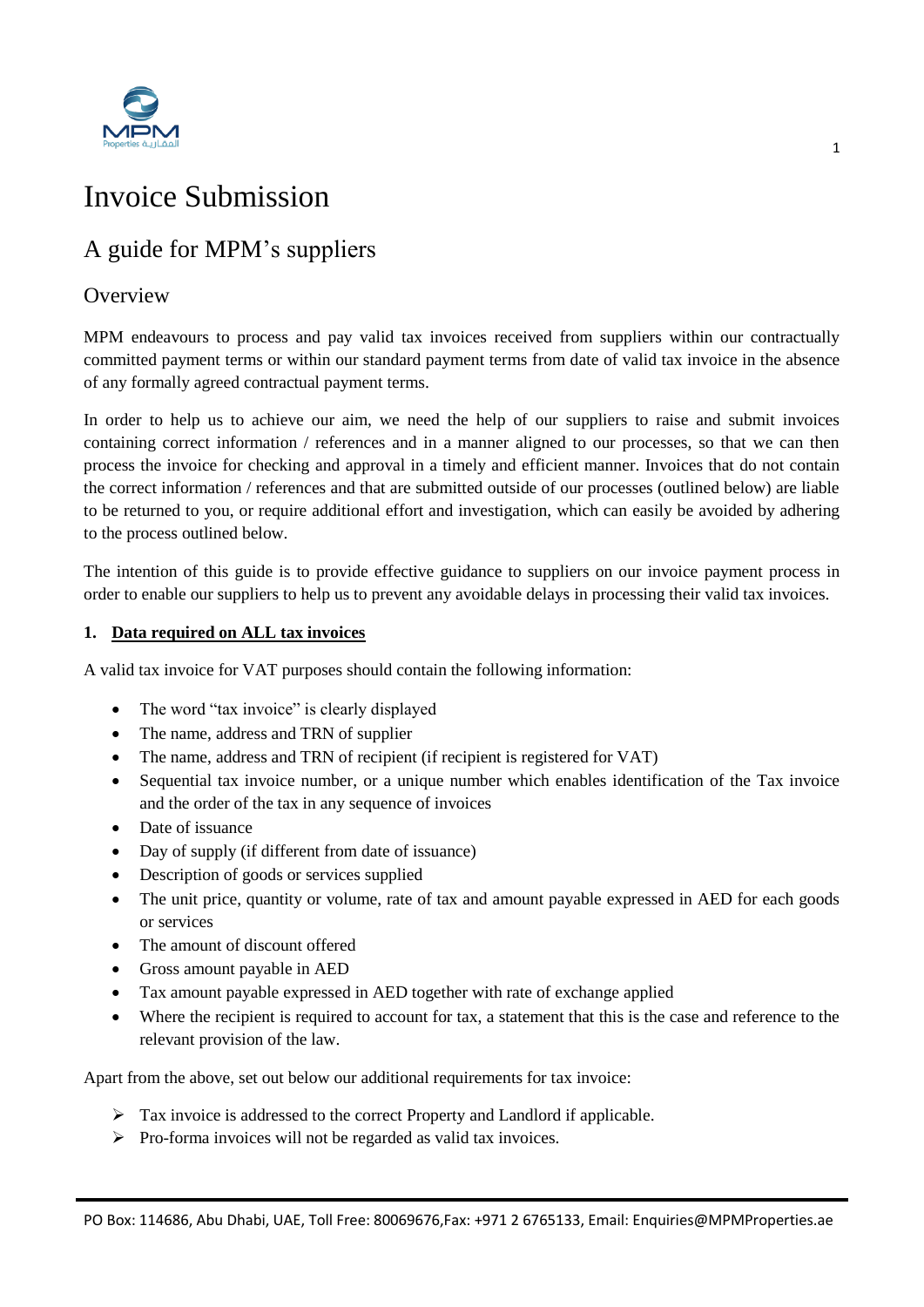

- $\triangleright$  Supplier to clearly state the currency of the invoice amount. The currency should be the same as that agreed on the purchase order or contract. However, to be compliance to the VAT requirement on issuance of tax invoice, the amount payable shown in the tax invoice shall be in AED.
- $\triangleright$  Shows VAT amount payable, where applicable, and which must be at the correct rates, and must be clearly shown.
- $\triangleright$  Must bear the appropriate data required locally in order to make it a legally compliant tax document, where applicable (e.g. company name / VAT identification / Registration number / Trade License number)
- $\triangleright$  Is NOT generated or dated earlier to accelerate payment.
- Must quote an MPM provide customer reference number (P.O. reference number, contract reference number) in order to assist with order or contract matching
- $\triangleright$  Must clearly show your company's full name (i.e. the correct legal entity name) and address.
- $\triangleright$  Must clearly show your company's bank account details (account name, account number, bank name, and swift code, IBAN, correspondence bank if applicable).
- $\triangleright$  The payment term will be those agreed in the contract, purchase order, or in the absence of any formal order or contract, the payment terms will be MPM standard payment terms.
- $\triangleright$  Submitted in accordance with the agreed pricing and on the agreed dates / milestones, based on any formal purchase order, contract or call-off schedule provided by MPM.
- $\triangleright$  The unit price of the supply where it can be broken down into units, otherwise, the total VAT exclusive price. The VAT amount payable expressed in UAE Dirham together with the rate of any exchange applied and the source of that exchange rate applied

#### **2. Invoices relating to formal MPM Purchase Orders**

A valid tax invoice relating to a purchase order should:-

- $\triangleright$  Clearly state MPM Purchase Order number Taken from MPM's formal Purchase Order generated from MPM Purchase Order system.
- $\triangleright$  Tax invoice lines should match the purchase order lines. Do not bundle multiple order lines to create a single invoice line.
- $\triangleright$  Unit prices on the invoice should equal the relevant unit prices quoted on the purchase order. In the event that you don't agree with any price shown on a purchase order received from MPM, the pricing should be discussed with the relevant buying / purchasing department prior to any invoice being raised.
- $\triangleright$  Unit price should be exclusive of Tax (VAT, Sales Tax, etc.)
- $\triangleright$  NOT contain additional items NOT quoted on the purchase order (e.g. do not add delivery charges or post and packing if these have not been agreed with MPM in advance).
- $\triangleright$  NOT cover more than one purchase order, unless specifically agreed with the MPM in advance.

#### **3. Invoices relating to formal MPM Contracts**

 $\triangleright$  Where MPM has entered into a formal contract (including any schedules or statement of works thereto) with your company and provides a formal contract ID / Reference, then the following procedures should be followed in addition to those set in section 1 above:-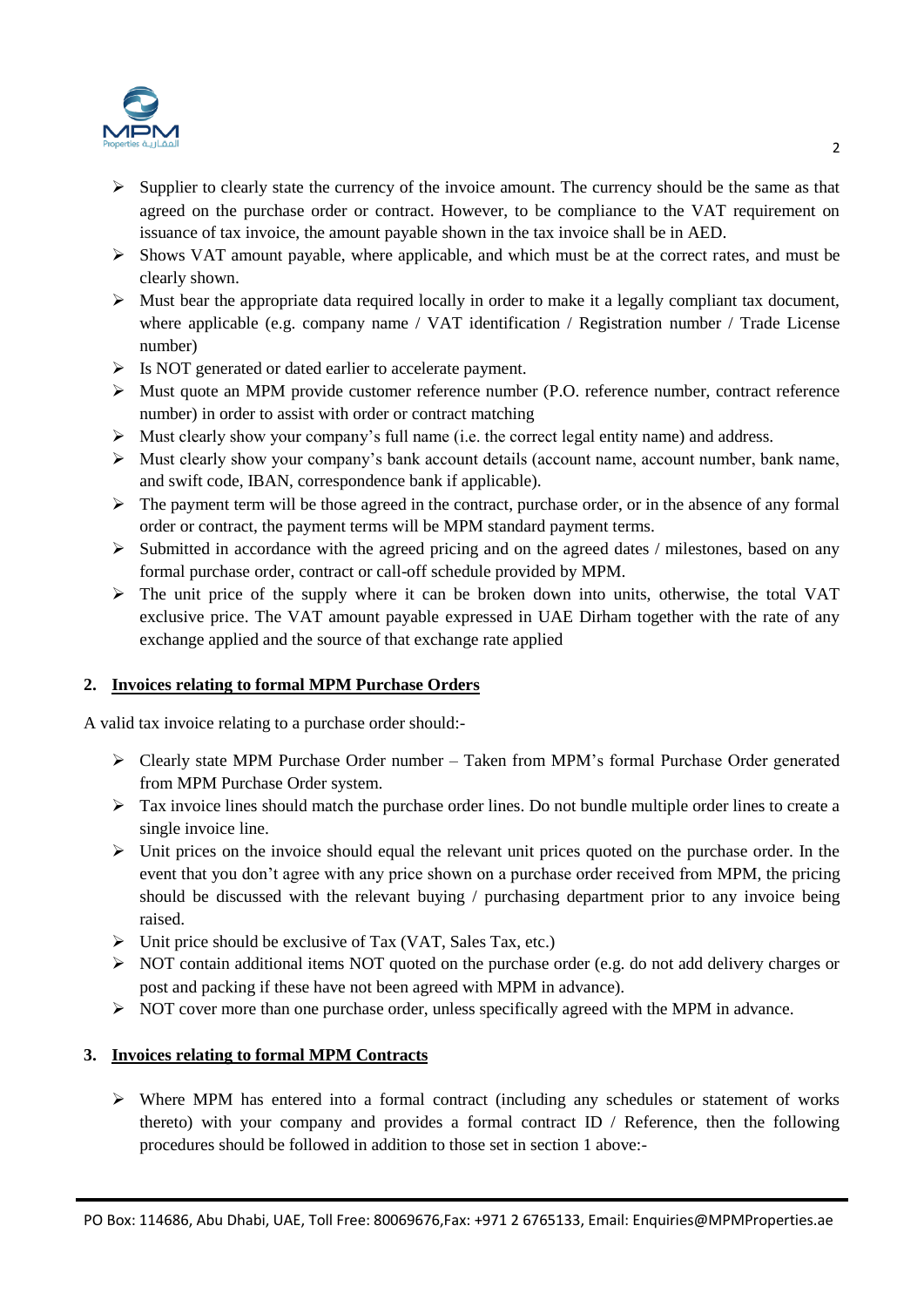

- $\triangleright$  Quote the formal Contract ID / Reference number provided by MPM.
- $\triangleright$  Tax invoice lines must match the items agreed in the contract.
- $\triangleright$  Prices must match that agreed in the contract for the appropriate payment / milestone / instalment date.
- $\triangleright$  Additional items NOT quoted in the contract should not be added to the tax invoice (e.g. do not add expenses, delivery charges, etc.… if these have not been specifically agreed with MPM in advance within the relevant contract).
- $\triangleright$  Tax invoices should not cover more than one contract.

#### **4. Tax Invoices Not relating to a formal Purchase Order or Contract**

In the event that there is no formal Purchase Order or Contract, you need to be entirely satisfied that the request for goods / services by MPM has come from a duly authorized individual who is entitled to commit to external spend. Any invoice raised under such circumstances should contain:-

- $\triangleright$  MPM reference number this may be an MPM staff email address. This should be shown on the tax invoice as customer order number or customer reference number.
- Invoice lines should be sufficient to explain what the goods / services being invoiced for are, and what time period / date of supply it covers.
- $\triangleright$  Prices on the invoice must agree with those agreed with MPM at the time of accepting to supply.

#### **5. Timely submission of tax invoices**

Tax invoices submitted 30 days after the delivery of the services will not be accepted or paid. Vendor must ensure timely submission of their tax invoices.

#### **6. Supporting material**

In a number of instances, tax invoices may be supported by additional material, such as a detailed breakdown of the components, inventory or consumption that makes up the summary values shown on the tax invoices. Such summary details should be provided to the relevant MPM business area / department that manage the service delivery with you, and that will be validating the details on such supporting material. Such details should reference the tax invoice that they relate to.

#### **7. Payment methods**

The most efficient and reliable method for us to settle your invoices is through payment directly into your specified bank account, even better to your ADIB bank account if possible.

Requiring payments by cash or cheque is discouraged and is on an exceptional basis as it brings additional processing efforts and costs.

#### **8. Credit Notes**

Where credit notes are issued to MPM by your company, the information to be included in the credit note shall follow the requirements as specified in the VAT Executive Regulations. In addition the credit note